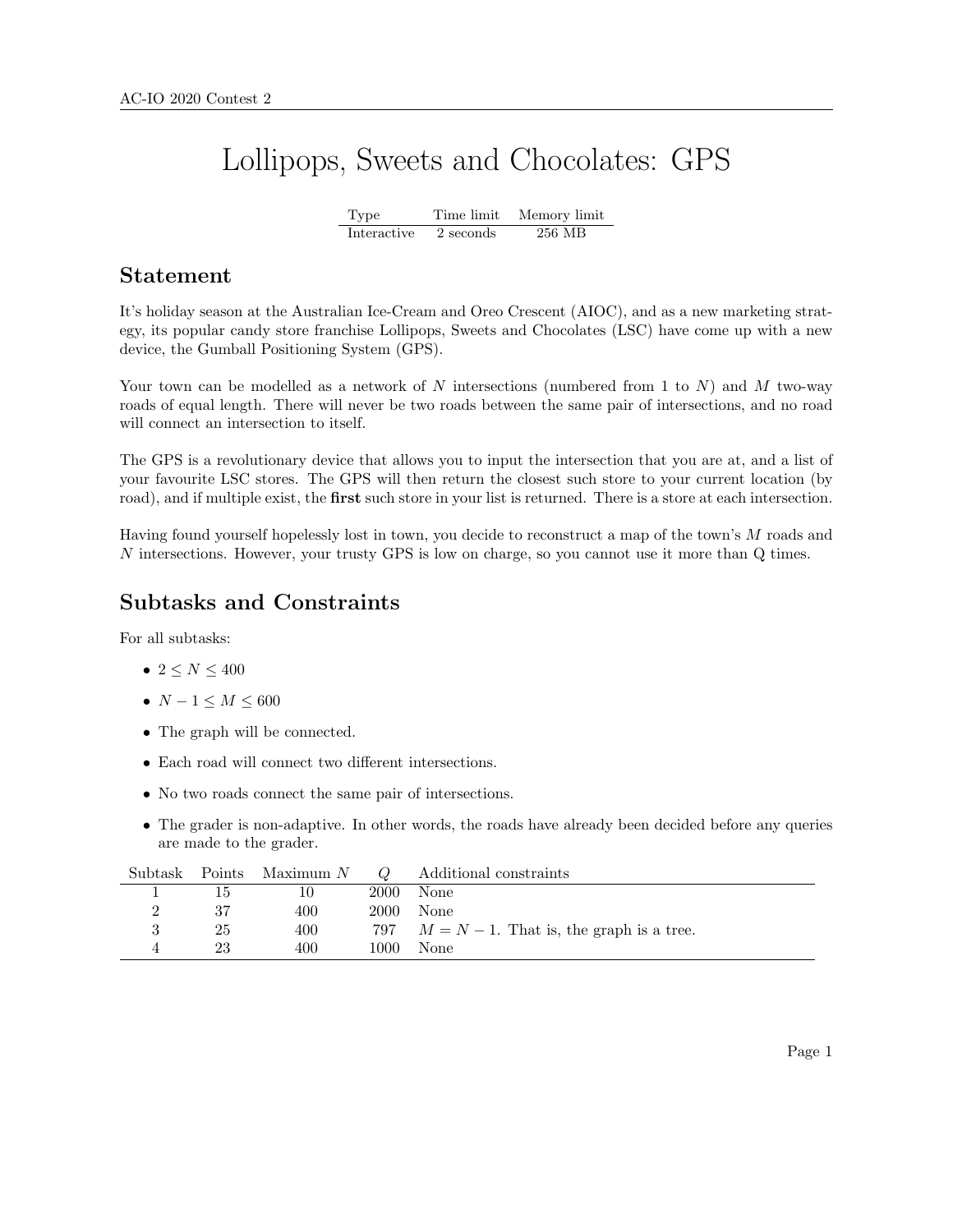## Input/Output

This task has no input or output files. Instead, your solution must interact with the functions in the header file "gps.h". The provided functions are described in detail in the next section. Do not output anything to stdout, or you will receive 0% of the points for the test case.

#### Implementation

You **must not** implement a main function. Instead, you should  $\#$  include "gps.h" and implement the function:

void reconstruct(int s, int n, int m, int q);

where:

- s is the subtask number
- n is the number of intersections
- m is the number of roads
- q is the maximum number of queries

In your implementation, you may call the following functions:

```
int findBest(int location, std::vector<int> intersections);
```
where:

- location is the number of the intersection representing the location you want to give the GPS
- intersections is the list of the numbers of the favourite intersections you want to give the GPS. This list must be non-empty and contain distinct elements.
- findBest returns the first intersection in your list that has minimal distance to your intersection.

You may assume that this function takes  $O(N)$  time.

To report roads to the grader, you may call the following function:

void reportRoad(int u, int v);

To report that there is a road between intersection u and intersection v. Obviously,  $1 \leq u \leq N$  and  $1 \leq v \leq N$ 

Please note that if your input to findBest or reportRoad does not conform to the above requirements, or if you report a road that you have already reported, or if you report a road that does not exist, then you will receive 0% of the points for the test case.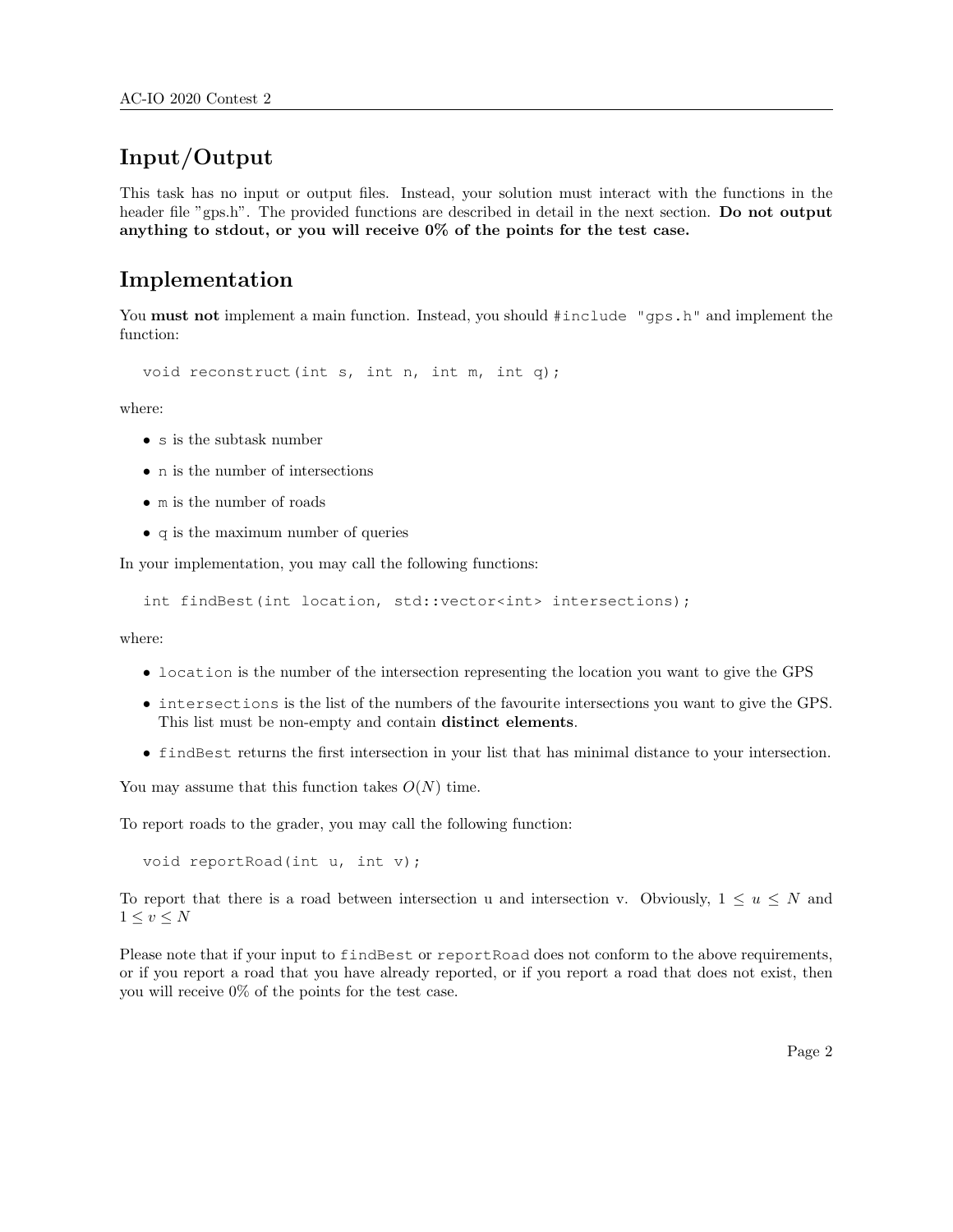#### Experimentation

The source files gps.h and grader.cpp are provided for you to experiment on your machine. Please note that the grader used may have different behaviour to the provided grader.

Compile your solution with:

g++ -std=c++11 -O2 -Wall -static gps.cpp grader.cpp -o gps

### Sample Grader

The sample grader reads in four integers: S N M Q: the subtask number, number of intersections, number of roads and max number of queries respectively.

It will then read M more lines. From the i-th of these lines, the sample grader will read two integers  $u \, v$ , representing that there is a road from intersection  $u$  to intersection  $v$ .

The sample grader will then call the function reconstruct and output Correct if your program reported all the roads or the appropriate error message if your program terminated before it output all the roads, used more than Q queries, or reported an incorrect road. If correct, the sample grader will also report the number of queries used.

#### Sample Grader Input and Sample Session